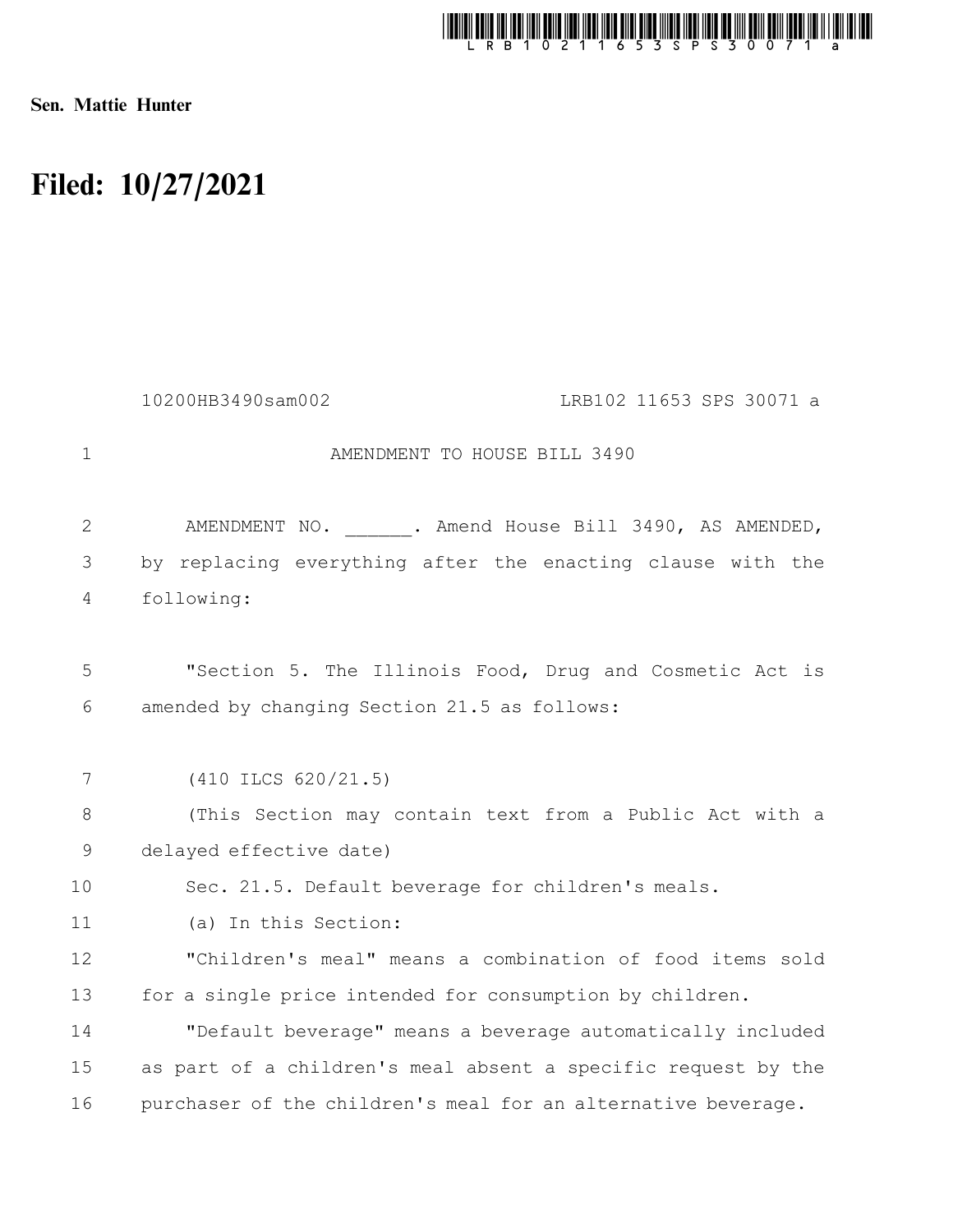10200HB3490sam002 -2- LRB102 11653 SPS 30071 a

"Restaurant" has the same meaning provided in Section 21.4 of this Act. 1 2

(b) Notwithstanding any other provision of law, a restaurant shall, by default, include one of the following default beverages with a children's meal sold by the restaurant: 3 4 5 6

(1) water with no added natural or artificial sweeteners; 7 8

(2) sparkling water with no added natural or artificial sweeteners; 9 10

(3) flavored water with no added natural or artificial sweeteners; 11 12

(4) nonfat or 1% dairy milk containing no more than 130 calories per container or serving as offered for sale with no added natural or artificial sweeteners; 13 14 15

(5) nondairy milk alternatives:

16

(A) with no added natural or artificial sweeteners; 17 18

(B) containing no more than 130 calories per container or serving as offered for sale; and 19 20

(C) meeting the standards for the National School Lunch Program as set forth in 7 CFR 210.10; or 21 22

(6) 100% fruit or vegetable juice or juice combined with water or carbonated water, with no added sweeteners, in a serving size of no more than 8 ounces. 23 24 25

(c) A restaurant may include a beverage with a children's 26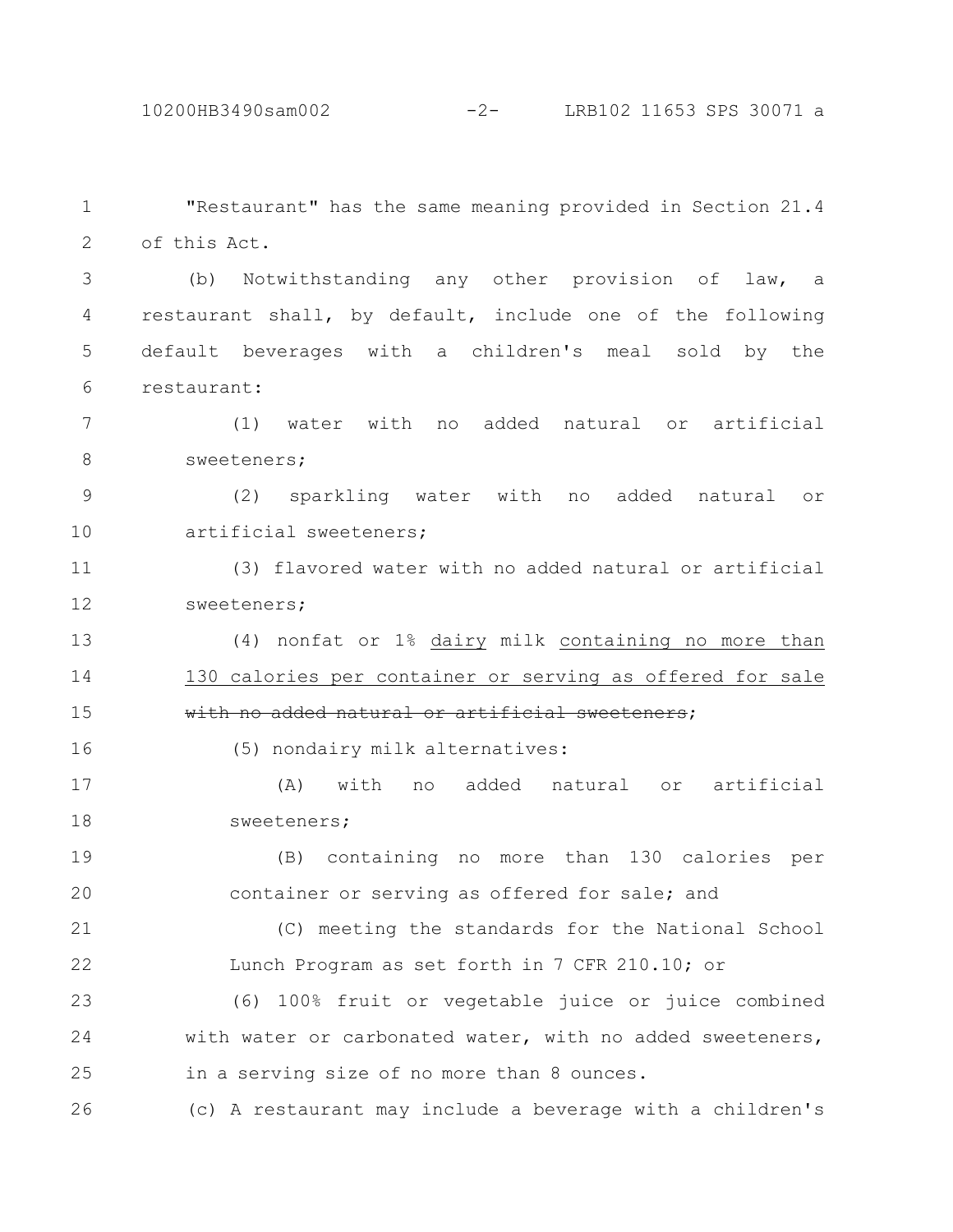## 10200HB3490sam002 -3- LRB102 11653 SPS 30071 a

meal that is not listed under subsection (b) upon request. (d) A beverage listed or displayed on a restaurant menu or in-store advertisement for a children's meal shall be one of the default beverages listed in subsection (b). (e) During any inspection of a restaurant by a health officer or health inspector of a local health department, the health officer or health inspector shall inspect the restaurant to determine whether it complies with this Section. (f) A restaurant that violates this Section is subject to: (1) a warning for a first offense; (2) a civil penalty of \$25 for a second offense; and (3) a civil penalty of \$100 for a third or subsequent offense. An executive officer of a certified A local public health department director, or his or her designee, may charge and collect the civil penalties under this subsection. (g) The Department of Public Health may adopt any rules it deems necessary for the implementation, administration, and enforcement of this Section. (Source: P.A. 102-529, eff. 1-1-22.) Section 95. No acceleration or delay. Where this Act makes changes in a statute that is represented in this Act by text that is not yet or no longer in effect (for example, a Section represented by multiple versions), the use of that text does 1 2 3 4 5 6 7 8 9 10 11 12 13 14 15 16 17 18 19 20 21 22 23 24

not accelerate or delay the taking effect of (i) the changes

25